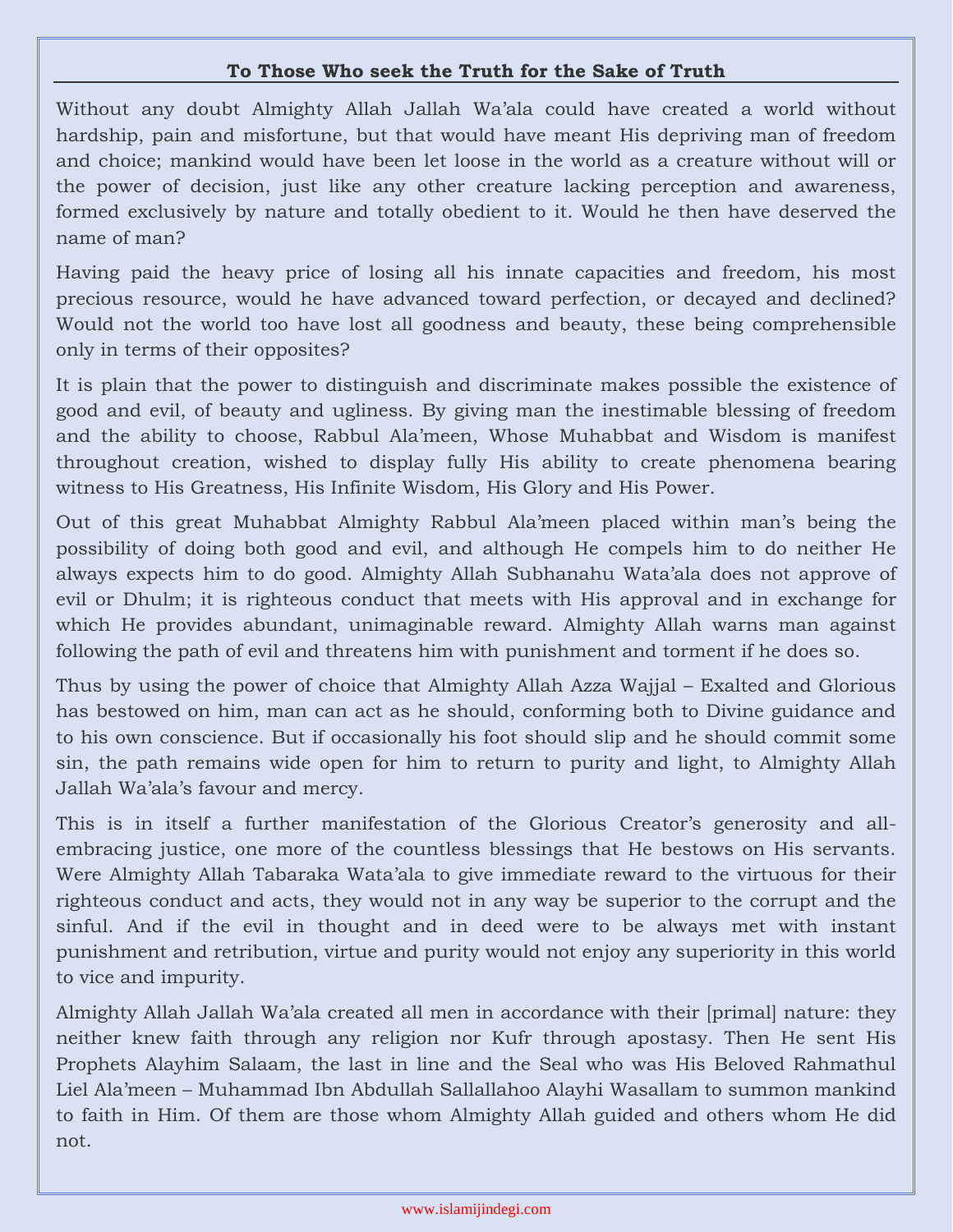The import of the tradition is that Rabbul Ala'meen, Exalted and Glorious, does not compel anyone towards Imaan or Kufr. Out of His Infinite Mercy and Muhabbat He created mankind in a pure state of [Fithrah] God-given nature wherein he has the capacity to distinguish good from evil and guidance from error. Then Allah Azza Wajjal sent His Messengers and Prophets Alayhim Salaam to guide humanity and to call them to faith in the Glorious Creator and Sustainer. Those who had not betrayed their God-given nature were thereby guided to faith. Others, by virtue of their betrayal, were led into error and Kufr. The evil of the evildoers makes them blind to guidance. This is what is meant by verse 108 in Surah Al-Ma'ida:

*"But fear Allah, and listen [to His counsel]: for Allah guided not a rebellious people."*

And in verses 24 and 80 of Surah At-Taubah:

*"And Allah guides not the rebellious."*

*"And Allah guided not those who are perversely rebellious."*

Based on this belief, we can establish a standard for our thoughts, our speech, our deeds and our behaviour; we establish a complete way of living which results in success. Based on faith we can institute a programme of success as declared by Almighty Rabbul Ala'meen with words of truth and wisdom in verse 30 of Surah Ar-Rum:

*"So set thou thy face steadily and truly to the Faith: (Establish} Allah's handiwork according to the pattern on which He has made mankind (Fithrah): No change (let there be) in the work (wrought) by Allah: that is the standard religion (Din-ul-Qaiyim): But most among mankind understand not."*

As turned out from the creative hand of Almighty Allah Jallah Wa'ala, man is innocent, pure, true, free, inclined to right and virtue, and endued with true understanding about his own position in the Universe and about Almighty Allah's goodness, wisdom, and power. This is his true nature, just as the nature of a lamb is to be gentle and of a horse is to be swift. But man is caught in the meshes of distorted customs, inflated egos, greed, superstitions, selfish desires, and false teaching. This may make him pugnacious, unclean, false, slavish, hankering after what is wrong or forbidden, and deflected from the love of his fellow men and the pure unadulterated worship of the One True Creator and Sustainer – Almighty Allah Subhanahu Wata'ala.

The problem before the Prophet's Alayhim Salaam is to cure this crookedness, and to restore human nature to what it should be under theWill of Almighty Allah Azza Wajjal. Din-ul-Qaiyim here includes the wholelife, thoughts and desires of man. The "Standard Religion," or the"Straight Path" is thus contrasted with the various human systems that conflict with each other and call themselves separate "religion" or "sects." Almighty Allah's Religion is One, as Allah is One.

"Repentance" does not mean sackcloth and ashes, or putting on a gloomy pessimism. It means giving up disease for health, crookedness [which is abnormal] for the Straight Path, the restoration of our nature as Almighty Allah created it from the falsity introduced by the enticements of Evil. Almighty Allah Subhanahu Wata'ala tells us with words of truth in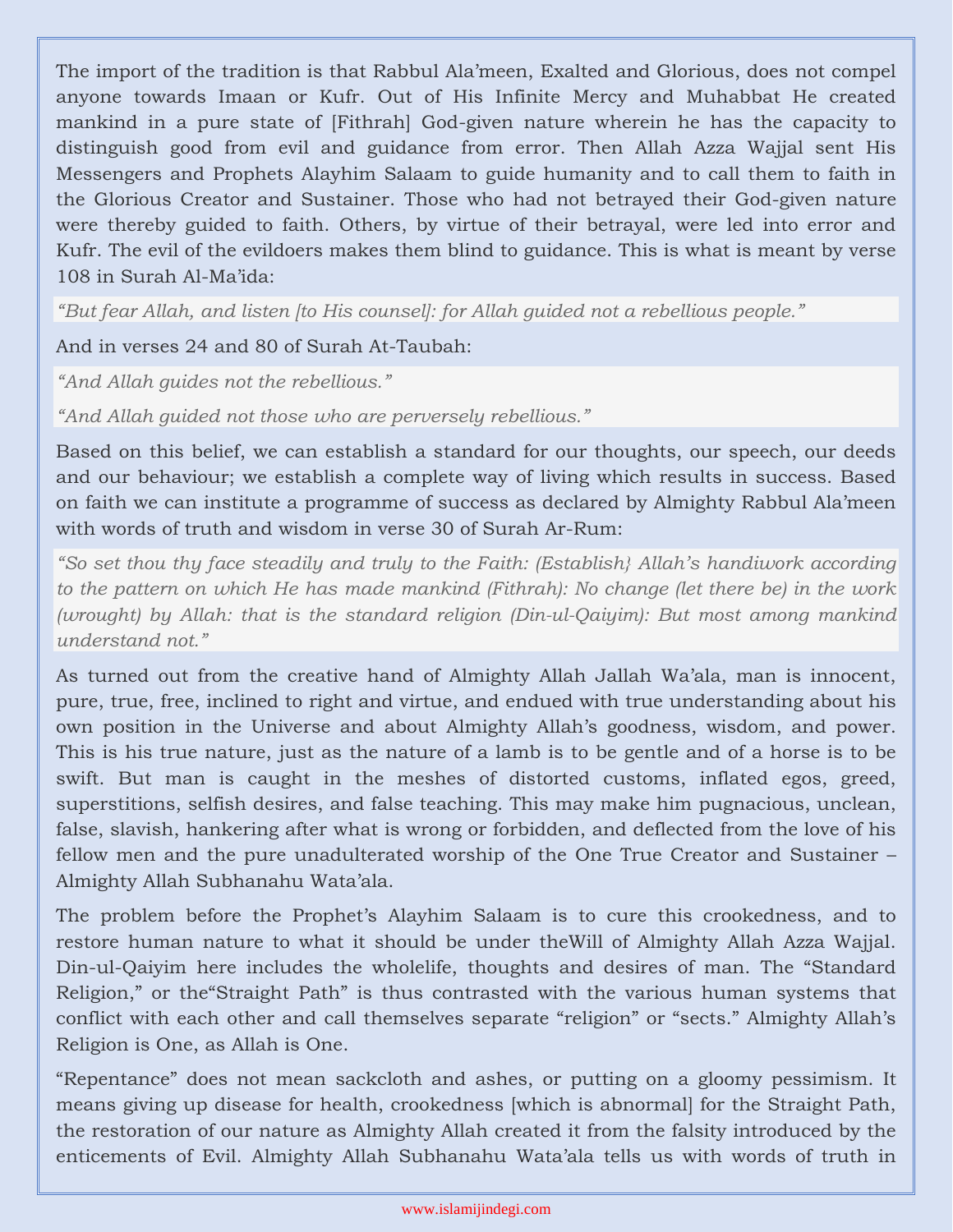verse 41 of Surah Ar-Rum [or The Romans] that His Creation was pure and good in itself. All the corruption and mischief was introduced by Evil, viz., arrogance, quest for power, greed, selfishness, hatred, Fithnah, etc.

*"Mischief has appeared on land and sea because of [the meed] that the hands of man have earned, that (Allah) may give them a taste of some of their deeds: in order that they may turn back (from evil)."*

The consequences of Evil must be evil, and this should be shown in such partial punishment as "the hands of men have earned," so that it may be a warning for the future and an invitation to enter the door of repentance. The ultimate object of Almighty Allah's justice and punishment is to reclaim man from Evil, and to restore him to the pristine purity and innocence in which he was created. Almighty Rabbul Ala'meen then tells us in verse 43 of Surah Ar-Rum that we must make the necessary changes to our life before it is too late. For a Day will surely come when true values will be restored and all falsehood and evil will be destroyed. Nothing but repentance and amendment can avert the consequences of Evil. When that fateful Day actually comes, repentance will be of no avail: for the impassable barrier between Evil and Good will have been fixed, and the chance of return to Almighty Allah's pattern will have been lost.

*"But set thou thy face to the Right Religion, before there come from Allah the Day which there is no chance of averting: On that Day shall men be divided (in two)."*

The sharp division will then have been accomplished between the unfortunate ones who rejected Truth and Faith and will suffer for their rejection, and the righteous who will attain Peace and Salvation. The state of the Blessed will not be merely a passive state. They will actively earn and contribute to their own happiness as confirmed to us by Rabbul Ala'meen in verse 44 of Surah Ar-Rum:

*"Those who reject faith will suffer from their rejection: And those who work righteousness will make provision for themselves (In heaven)."*

Compulsion is incompatible with religion because religion depends upon faith and will, and that it would be meaningless if religion is induced by force. Truth and Error have been so clearly shown up by the Infinite Mercy and Bounty of Almighty Allah Jallah Wa'ala that there should be no doubt whatsoever in the minds of any persons of goodwill as to the fundamentals of faith for Almighty Allah's protection is continuous, and His Plan is always to lead us from the depths of darkness into the clearest light.

Almighty Allah Subhanahu Wata'ala declares to us with words of Wisdom in verse 256 of Surah Al-Baqara:

*"Let there be no compulsion in religion: Truth stands out clear from error: whoever rejects Tagut and believes in Allah hath grasped the most trustworthy hand-hold, That never breaks. And Allah heareth and knoweth all things."*

Do we desire Fitrah? Are we heading toward the standard religion or has mankind reached a point where we are so pleased with ourselves that we desire no real change; are we perhaps so satisfied in doing what is not pleasing to Almighty Allah Azza Wajjal; have we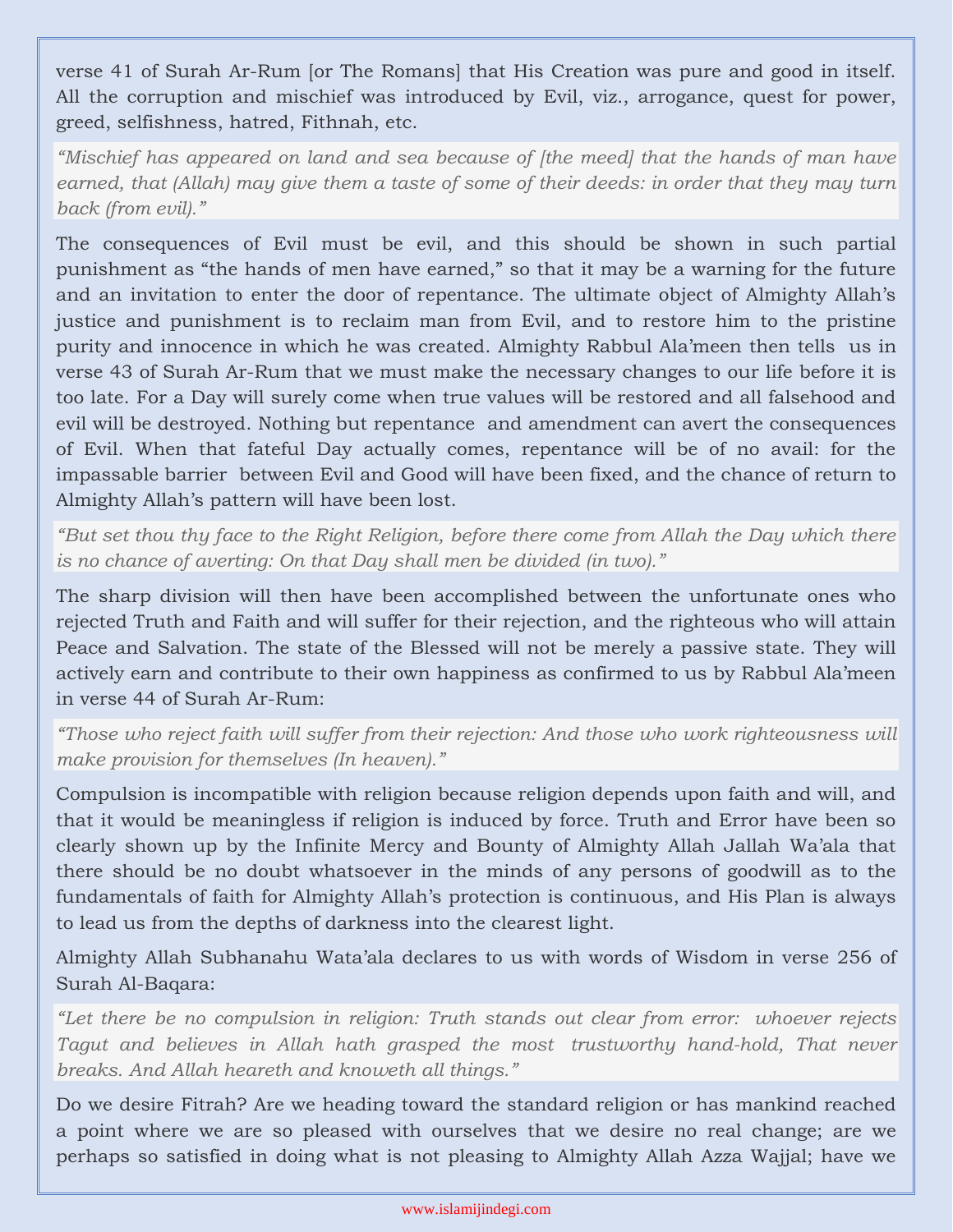found a way to avoid doing that which our Maker and Creator has commanded and that we continue to do the things that He has prohibited? Have we found another way to the Throne?

Clear vision and prudence are essential today. We must be able to perceive what is best for us, based on a standard higher than what society offers. We must reach a level where, on the basis of inspiration sent to us by Almighty Allah Tabaraqa Wata'ala, we accept knowledge that is in the best interest of ourselves. This comes as a result of practice, of doing what was taught to us by our Beloved Nabee sallallahoo Alayhi Wasallam and doing what Almighty Allah Azza Wajjal has commanded.

Insha'Allah – Almighty Rabbul Ala'meen will confer upon us a full understanding of Adab in the sense of how things work. It is said that Almighty Allah Jallah Wa'ala gave Nabee Adam Alayhis Salaam something that distinguished him from those whom Allah – Exalted told to submit to him. He gave Nabee Adam Alayhis Salaam the knowledge and the nature of things and Almighty Allah blessed him with the sense of Adab, how things would work and function. It is our understanding and practice of this level of Islam that demonstrates that we understand how things work. The extent that we are in accord with those things that Rabbul Ala'meen has commanded upon us determines how much success Almighty Allah will bless us with, and what we will get by practicing His Din.

We must begin to examine the tools that were created for us. As practicing Muslims we must become aware of other people defining for us our reality. We must be able to detach ourselves from man-made concepts of right and wrong, good and evil, individuality and equality. In order to see our problem, objectively, and define our struggle, we must elevate our consciousness above the temporal concepts found in man-made documents. Only by becoming aware of the Sacred Source of legislation can we understand for what goals we should be struggling during our very short stay on this Doonya. Let us therefore struggle for what Almighty Allah Subhanahu Wata'ala has commanded.

O Allah! Confer upon us knowledge that is beneficial, a heart that is enlightened, a tongue that is truthful, an intellect that is unerring and a confidence that is pleasing to You – Ya Rabbul Ala'meen. Bless us with success in this life and in the Aghirah and join us in the company of the righteous. Ameen!

One who denounces Islam is called a Murtad. This is mentioned in Surah Baqarah, verse 217, where Allah states: AND HE AMONG YOU WHO TURNS AWAY FROM HIS RELIGION (BECOMES MURTADD) AND DIES IN THE STATE OF DISBELIEF (KUFR) THEN THE ALL THE DEEDS OF SUCH PEOPLE ARE NULL AND VOID, IN THIS WORLD AND IN THE HEREAFTER, AND SUCH PEOPLE ARE AMONG THE INMATES OF THE FIRE, TO DWELL THEREIN FOREVER.

## **This verse tells us three important points:**

1) A person who turns away from Islam is called a Murtadd. This is the Arabic word in this verse.

2) Such a person's deeds are destroyed and rendered void.

3) Such a person, if he/she dies in the state of Kufr, will remain eternally in Hell.